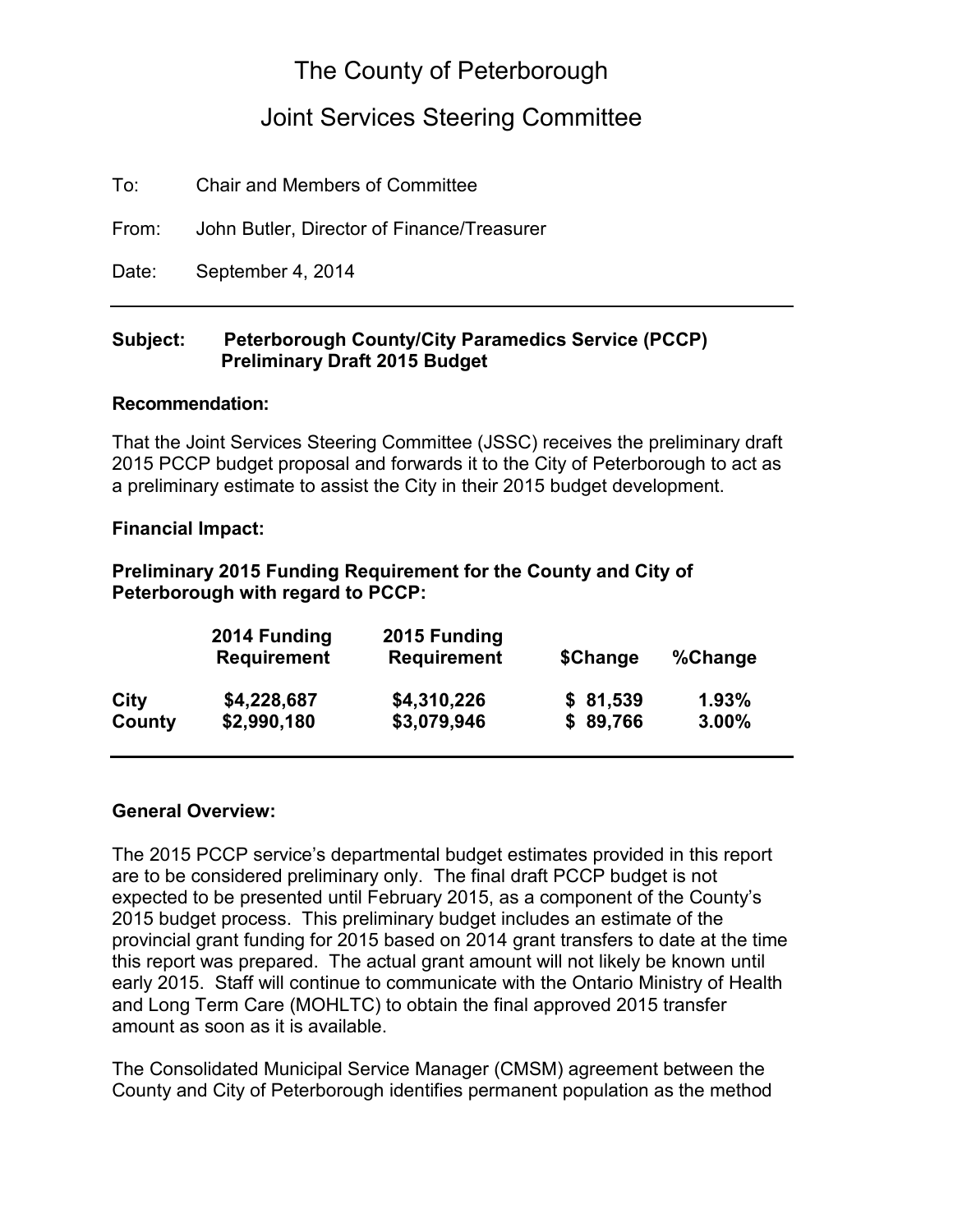of distributing PCCP municipal costs. Following those guidelines, the distribution of municipal funding requirement contained within this preliminary draft budget estimate is based on each municipality's proportionate percentage of population for the Peterborough area.

Population data has been drawn from the 2011 Statistics Canada Population Census information. In the 2011 census, the total population of the County and City is reported as 134,933 residents. Of this, the City of Peterborough is noted to have 78,698 residents or 58.32% of the total population, with the remaining 56,235 or 41.68% of the population in the County. The Municipal cost sharing ratio for the land ambulance service is adjusted commensurate with the publication census data in the first budget subsequent to the updated data's release. The revised ratio then remains in place until the next census data update. Statistic Canada generally updates its published population data once every five years. The change in sharing ratio based on the 2011 census data was incorporated into the 2013 paramedic services budget.

In this budget, gross expenditures are forecast to increase by approximately 3.58% or \$525,403. Of this increase in gross expenditures, 3.2%, or \$435,220 relates to operational expenses while capital costs are proposed to increase by 8.2% or \$90,183 over those budgeted in 2014.

## **Provincial Grants:**

The Provincial operating grant transfer is estimated at \$6,795,664 based on actual 2014 transfers at the time this report was prepared. This is used as a temporary placeholder and will be updated when the actual 2015 funding confirmation is received from the MOHLTC.

In 2014, the Province committed separate funding support of \$455,520 for the Dedicated (or Offload) Nurse Program (DNP). The DNP initiative has proven extremely beneficial in managing the impact of patient offload delays at the Peterborough Regional Health Centre. With the 2014 level of MOHLTC grant commitment, the DNP was sufficiently funded to extend the nurse's operational hours to 24 hours a day, 7 days a week. While the 2015 Offload Nurse funding is yet to be confirmed, we are cautiously optimistic that it will continue at the 2014 transfer level.

## **General Operating Costs**

Operational gross expenditures are forecast to increase in this proposal by 3.2% over those budgeted in 2014. Contingency amounts have been included to address possible changes in Manulife employee benefits costs, Ontario Municipal Employees Retirement System (OMERS) pension contributions, and long/short term disability premiums. These are estimates however and will change as reliable information becomes available.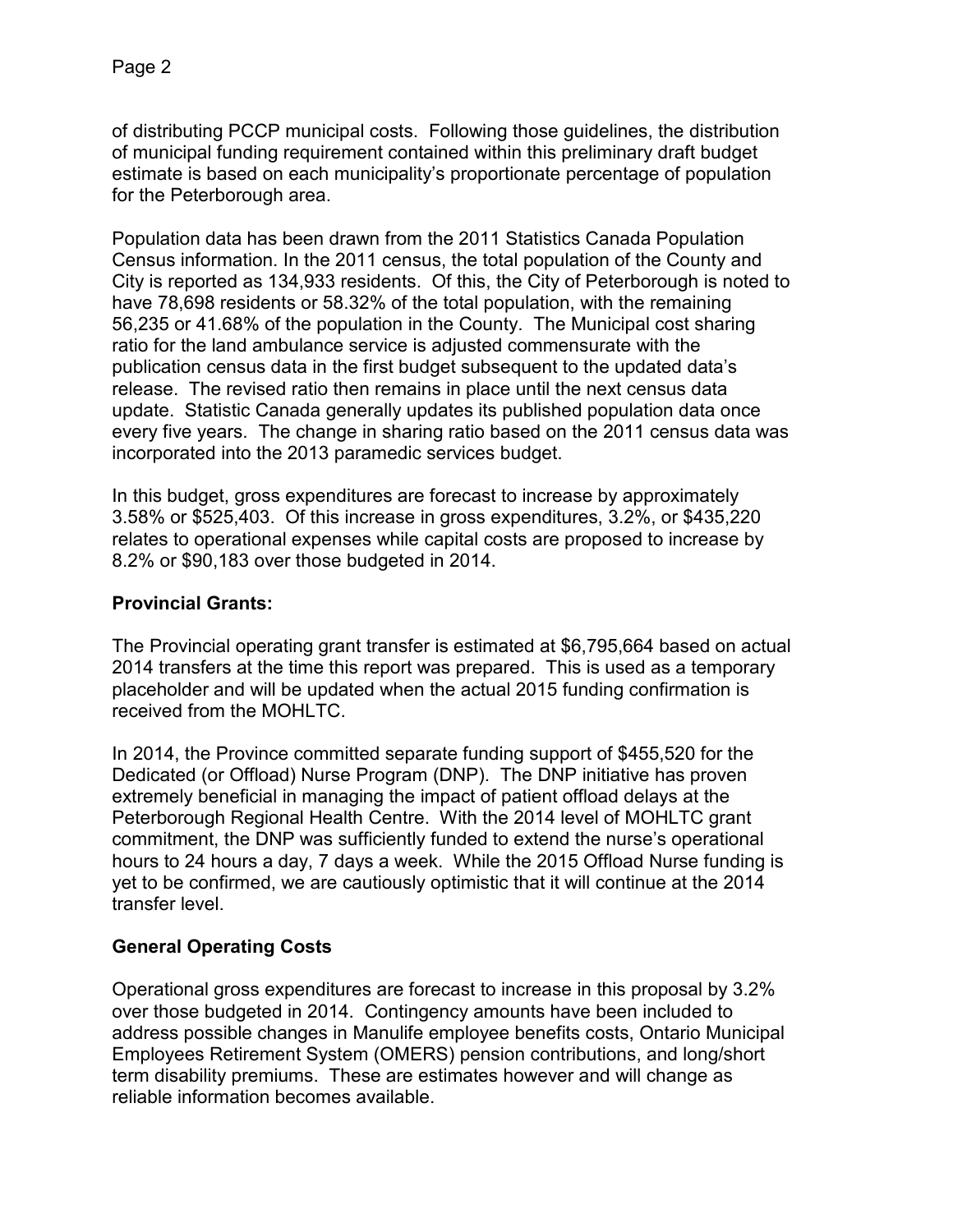## **Vehicles, Insurance and Maintenance**

The most significant increase in the vehicle insurance and maintenance area is expected related to insurance premiums. This increase alone may represent an increase of up to \$47,900, an increment of 100% over insurance costs in 2014. Discussions continue with the County's insurers and our purchasing department is seeking competitive responses from the market to ensure we secure the best rates possible. Forecasts for 2015 insurance premiums will be amended as costing details are confirmed.

Other vehicle maintenance, licensing, and fuel costs are forecast based on expected service requirements times estimated unit costs. Separate budget allocations for vehicle accident repair and conversion repair costs contained in previous budgets, have been eliminated in the 2015 draft forecast and absorbed into the general maintenance provision. The elimination of these two provisions fully offsets vehicle operating increases other than those related to insurance.

## **Payroll and Staff Complement**

Paramedic wages are calculated for 2015 based on the rates in Schedule A of the CUPE 4911 collective agreement (CA) for the period of January 1, 2015 to December 31, 2015. The wage increment in the CA for 2015 is a 2% increase over the 2014 rate. Other paramedic benefits costs are estimated based on the most recent information. As previously noted, employee benefits costs are subject to change and will be updated as more accurate information becomes available.

In 2014, a fourth shift superintendent was added to the service's management team complement. The new position was phased in over the latter half (6 months) of 2014 and is included in the 2015 draft budget for a full year. With this new supervisory staff member, the complement of full time shift superintendents was brought to 4, ensuring one superintendent for each 12 hour shift in a 48 hour rotation. The incremental cost in the 2015 draft budget for this position is approximately \$62,000.

To partially offset the incremental cost of the fourth superintendent position in 2015, the part time superintendents' hours have been reduced by 480 hours from the 2014 budgetary level. The estimated value of this reduction is approximately \$38,000, leaving a net estimated incremental cost in 2015 for the fourth shift superintendent of \$24,000.

In total, payroll represents approximately \$376,400 of the forecast 2015 gross expenditure increase. This includes: senior management, full and part time superintendents, full & part time paramedics, and administration staff wages and benefits. It also includes related training and travel estimates for each group.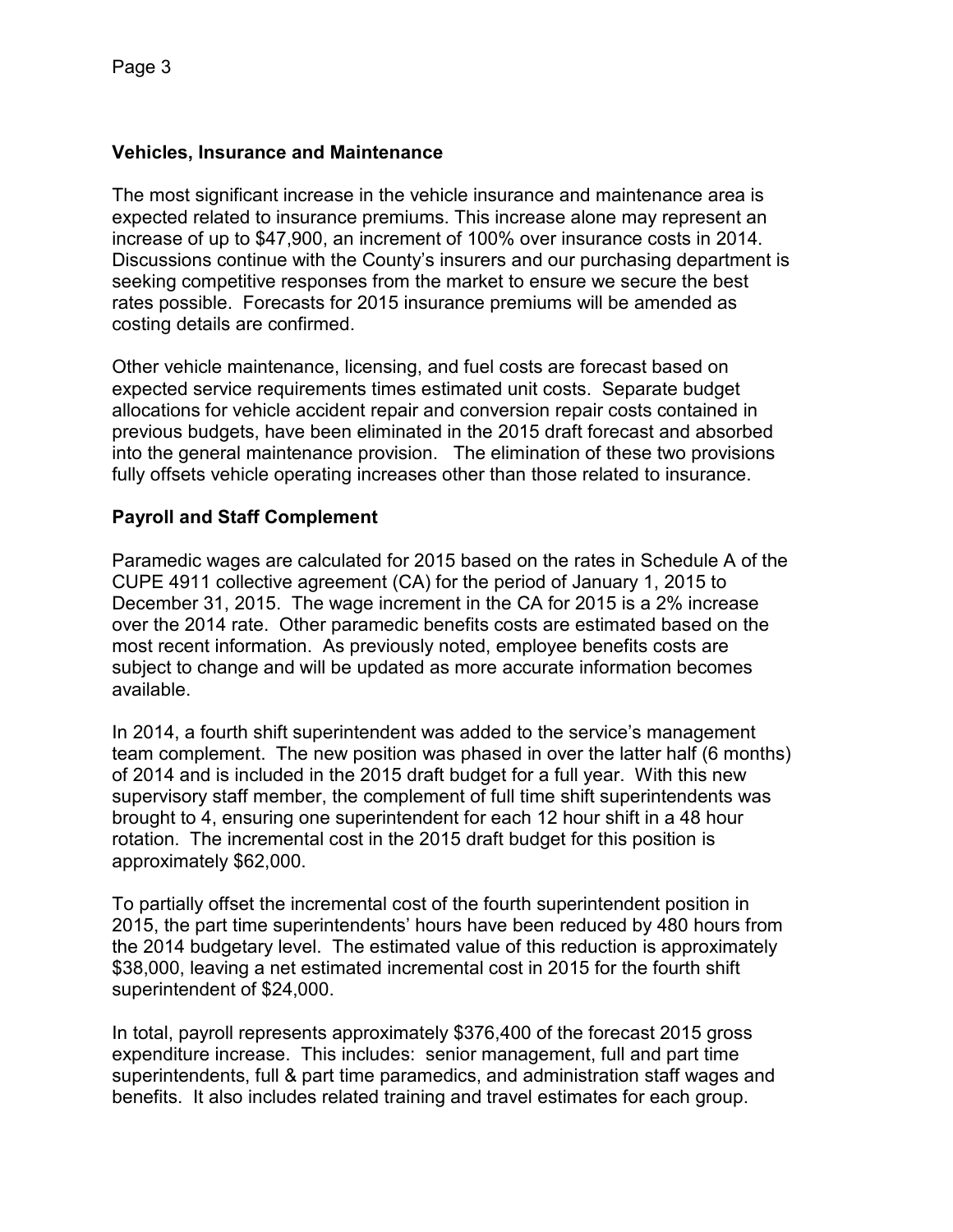The total estimated 2015 payroll related costs for the service are approximately \$10.9 million which equates to roughly 71.7% of the total 2015 gross expenditures, or 77.85% of the operational expenditures forecast for the service in 2015. This is virtually proportionately unchanged from the 2014 budget.

# **Capital Acquisitions**

Gross capital expenditures are forecast to increase by up to \$90,183, or 8.2% over those budgeted for 2014. Of this increase, \$31,300 relates to increases in vehicle replacement costs over those budgeted in 2014. The balance of the capital budgetary increment over 2014 is incorporated into the vehicle and equipment reserve contributions to respond to current cost increases and adequately accommodate planned long term replacements.

Three ambulances are scheduled for replacement in 2015 at an expected cost of \$142,100 each as well as two emergency response vehicles at approximately \$65,000 each. These units are funded from the County/City shared equipment reserve.

## **Reserves**

Reserve contributions and allowances contained within the 2015 preliminary budget have been calculated to be within the revised MOHLTC Public Sector Accounting Board (PSAB) guidelines. These guidelines limit reserve contributions to a value equal to or less than calculated capital asset amortization amounts.

While it has not been included in this preliminary draft estimate, the establishment of a Municipal only capital reserve should be considered by the committee either now or in the near future. This reserve will serve to reduce the impact of future service enhancements and new capital acquisitions that do not attract upfront Provincial support or qualify for funding from reserve. As you are aware, Provincial guidelines prohibit the use of Provincial funds to acquire new capital assets or capital enhancements. Accordingly, any future incremental vehicles or other capital equipment added to the service's asset complement comes with a 100% municipal funding requirement.

## **Conclusion**

Appendix A to this report provides preliminary budget numbers for your review. Again, limited information regarding potential OMERS increases, changes in health benefits costs, government payroll deduction levels, and short/long term disability premiums are not known at this time. A modest allowance has been included in our estimates as a place holder, but these estimates are subject to change as more reliable information becomes available.